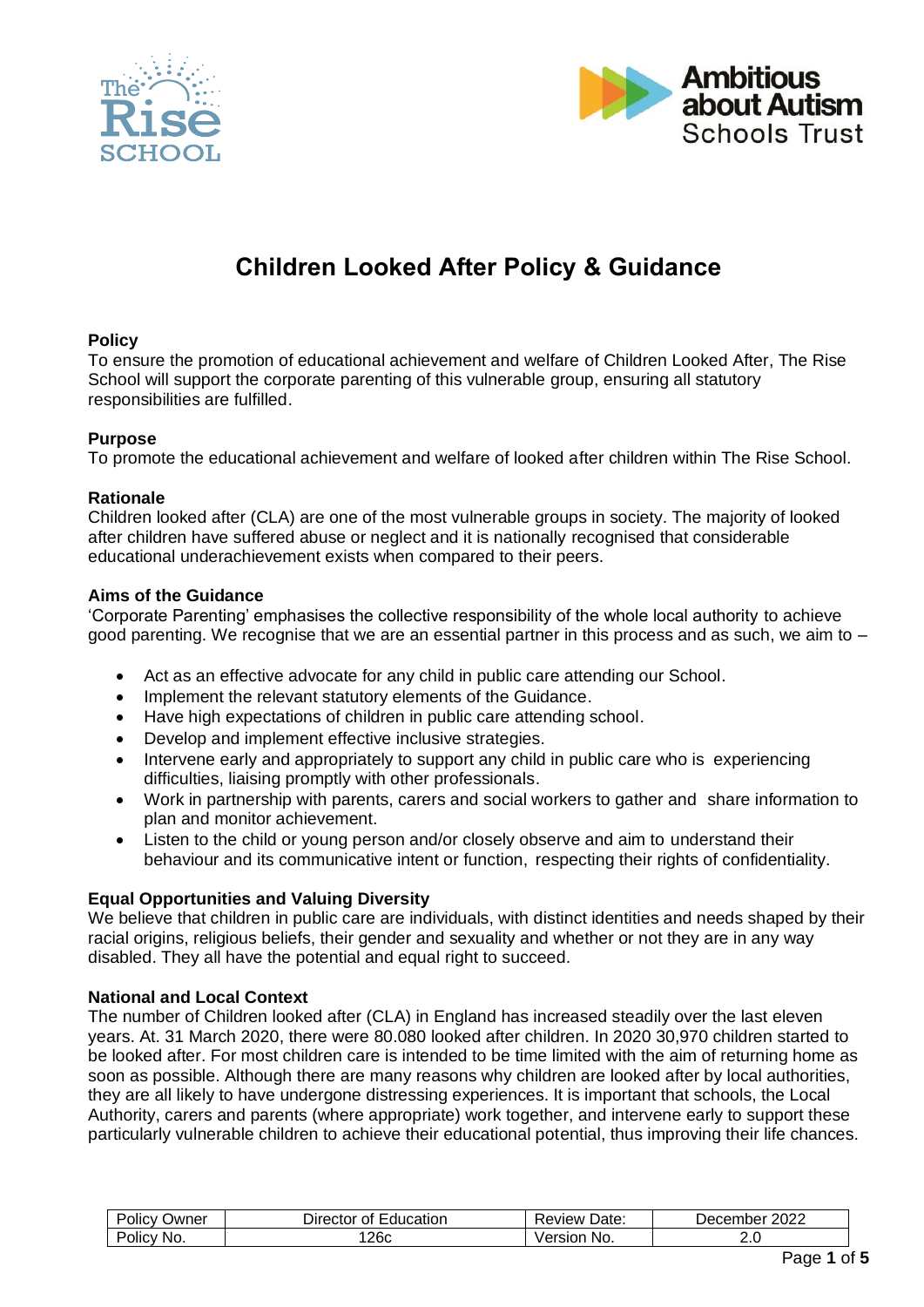# **Definitions**

## **Children Looked After (CLA)**

Under the Children Act 1989, a child is 'looked after' by a local authority if he or she is in their care or provided with accommodation for more than 24 hours by the authority. They fall into four main groups:

- Children who are accommodated under a voluntary agreement with their parents (section 20).
- Children who are the subjects of a care order (section 31) or interim care order (section 38).
- Children who are the subjects of emergency orders for their protection (sections 44 and 46).
- Children who are compulsorily accommodated this includes children remanded to the local authority or subject to a criminal justice supervision order with a residence requirement (section 21).

## **Children In Care**

The term 'In Care' refers only to children who are subject to a care order by the Court under Section 31 of the Children Act 1989 - they may live with Foster Carers, in a Children's Home, in a Residential School, with relatives or with parents under supervision.

## **Accommodated Children**

Children who are cared for on a voluntary basis are 'accommodated' by the local authority under Section 20 of the Children Act – they may live in foster care, in a children's home or in a residential school.

All these groups are said to be 'Looked After Children' (LAC). They may be looked after by one Local Authority but may be living in another authority.

#### **Legislation**

The Keeping Children Safe in Education (updated July 2021) includes previously looked after children as a vulnerable group. Part 2 – The management of Safeguarding states 'previously looked after children remain vulnerable and it's important that agencies work together to safeguard them. All staff should have the skills, knowledge and understanding to keep previously looked after children safe'.

Under section 52 of the Children Act 2004 (November 2005), local authorities have a duty to promote the educational achievement of the children in their care. In order for them to implement this duty successfully, they will need the active co-operation of schools. School governing bodies have a major responsibility for helping children to succeed: they can champion their needs and raise awareness.

## **Potential Barriers to Success**

The Social Exclusion Unit's report 'A Better Education for Children in Care' (SEU 2004) identified five key reasons why looked after children underachieve:

- Their lives are characterised by instability.
- They spend too much time out of school.
- They do not have sufficient help with their education if they fall behind.
- Primary carers are not expected or equipped to provide sufficient support and encouragement for learning and development.
- They have unmet emotional, mental and physical health needs that impact on their education, Key Elements of Guidance to Local Authorities and Schools (2005/06).

| $\overline{\phantom{0}}$<br>.<br>Jwner<br>olicv' | :ducation<br>⊃ırector<br>Ωt | Date:<br><b>Review</b> | 2022<br>December |
|--------------------------------------------------|-----------------------------|------------------------|------------------|
| No.<br>olicv-                                    | 26c                         | ersion<br>No.<br>আ     | <u>J</u>         |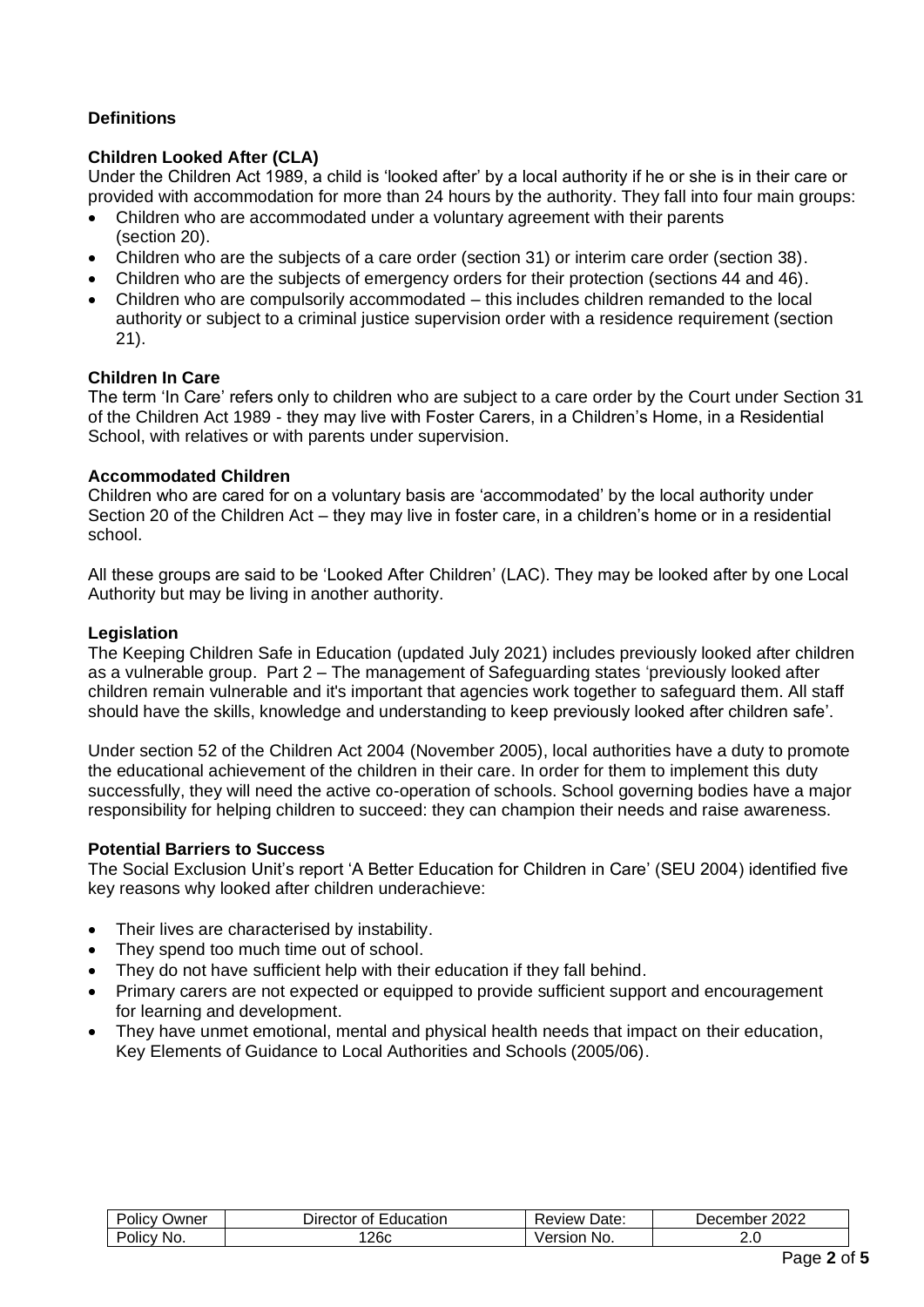## **Requirements**

- Every school must have a designated teacher to act as an advocate for children in care, at The Rise School this is the Assistant Head Teacher (for detailed responsibilities see Appendix 1).
- Each looked after child or young person must have a Personal Education Plan.
- Local Authorities must have a protocol for sharing information.
- Care placements are only to be made when education is secured except in emergency situations
- All children in public care must have educational arrangements in place within 20 days of entering care.

## **School Governing Body responsibilities**

Statutory guidance for school governing bodies, 2018, states that:

The way in which the role of the designated teacher will be carried out will vary from school to school. It will depend on the number of looked after children on roll and their individual needs as well as, for example, whether the school caters for primary or secondary age children. If, for example, a secondary school had a significant number of looked after children on roll the Governing Body may decide to designate more than one qualified teacher, perhaps with one responsible for pre-16 and a second for post-16 pupils.

The designated teacher should be given the appropriate level of support in order to fulfil their role. Some schools may never have had a looked after child on roll and the designated teacher may not, therefore, be familiar with some of the issues and processes they need to know about.

The Governing Body should, in partnership with the Head of School, ensure that, through their training and development, the designated teacher has the opportunity to acquire and keep up-to-date the necessary skills, knowledge and training to understand and respond to the specific teaching and learning needs of looked after children.

Governing bodies and the School Leadership Team should also make sure that the designated teacher role contributes to the deeper understanding of everyone in the school who is likely to be involved in supporting looked after children to achieve.

## **School Responsibilities**

## **Designated Teacher**

In the statutory guidance of roles and responsibilities of the designated teacher for looked-after and previously looked-after children it states that all schools must designate a teacher for children in public care. This teacher must understand about care and its impact on education; they should preferably be a senior member of staff who will act as an advocate for looked after children, and who will be critical to tackling underachievement. The designated teacher at The Rise School is the Assistant Head.

| . .<br>-<br>Jwner<br><b>'OliC\</b> | - '<br>-<br>:ducation<br>Director<br>Οt | Date:<br>'eview. | 2022<br>December |
|------------------------------------|-----------------------------------------|------------------|------------------|
| -<br>No.<br><b>'OliC\</b>          | 26c                                     | Version<br>No.   | 2.J              |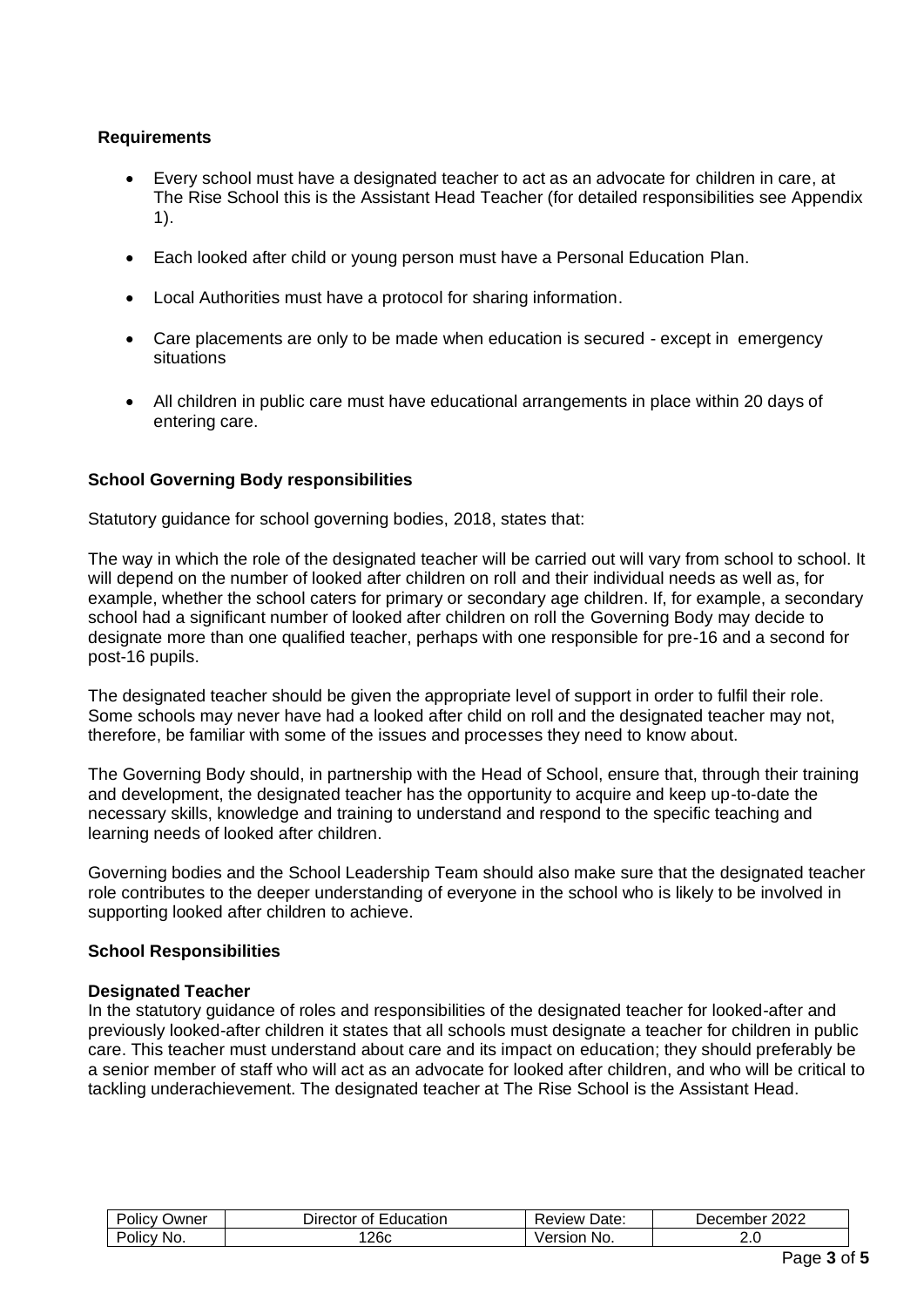## **Personal Education Plans (PEPs)**

It is a statutory requirement that every looked after child has a Personal Education Plan, this forms part of their statutory Care Plan. The child's Social Worker should initiate the PEP working with relevant teachers/education professionals. It is a record of what needs to happen for the child to enable him/her to fulfil their potential and it reflects any existing education plans, such as a statement of special educational needs and Individual Education Plan (IEP). The child should be involved in this process and the PEP should be reviewed regularly.

#### **Attendance**

The school will ensure that all pupils attend regularly; continuity and stability are known to promote educational success for children in public care.

Often school can be a lifeline when care placements are changing. However, where non-attendance is identified, early intervention is essential. Working in partnership with the Social Workers, Foster Carers, Education Welfare Officers, and/or ECPC, the school will take positive action quickly to avoid unauthorised absences.

#### **Raising Achievement**

The school sets challenging targets for looked after children and has high expectations of them, both with regard to attainment and also participation in broader school activities. It recognises however that there are often additional hurdles for them to surmount because of their early life experiences; support will be offered where appropriate to help them achieve their potential. Teachers recognise that sensitivity is needed in dealing with aspects of the curriculum which deal with family values and experiences which are likely to either rekindle distressing memories or put the spotlight on the child.

## **Links with other School Policies and Legislation**

These guidelines are translated into action through other policies and procedures, e.g.

- Behaviour policy
- Adult Safeguarding Policy and Procedure
- Child Safeguarding Policy and Procedure
- PSHE and RSE Policy
- Exclusion Policy
- Anti-bullying Policy
- Equality, Diversity and Inclusion Policy
- Admissions policy

| -<br>. .<br>)wner<br>יווט | ducation<br>OГ<br>лог<br>апог<br>↽ | Date<br>⊃∨iew .      | റററ<br>.nber<br>Uecem.<br>LULL |
|---------------------------|------------------------------------|----------------------|--------------------------------|
| -<br>No.<br>JIIC'         | ∠∪ບ                                | No.<br>ersion<br>. . | <u>. . v</u>                   |